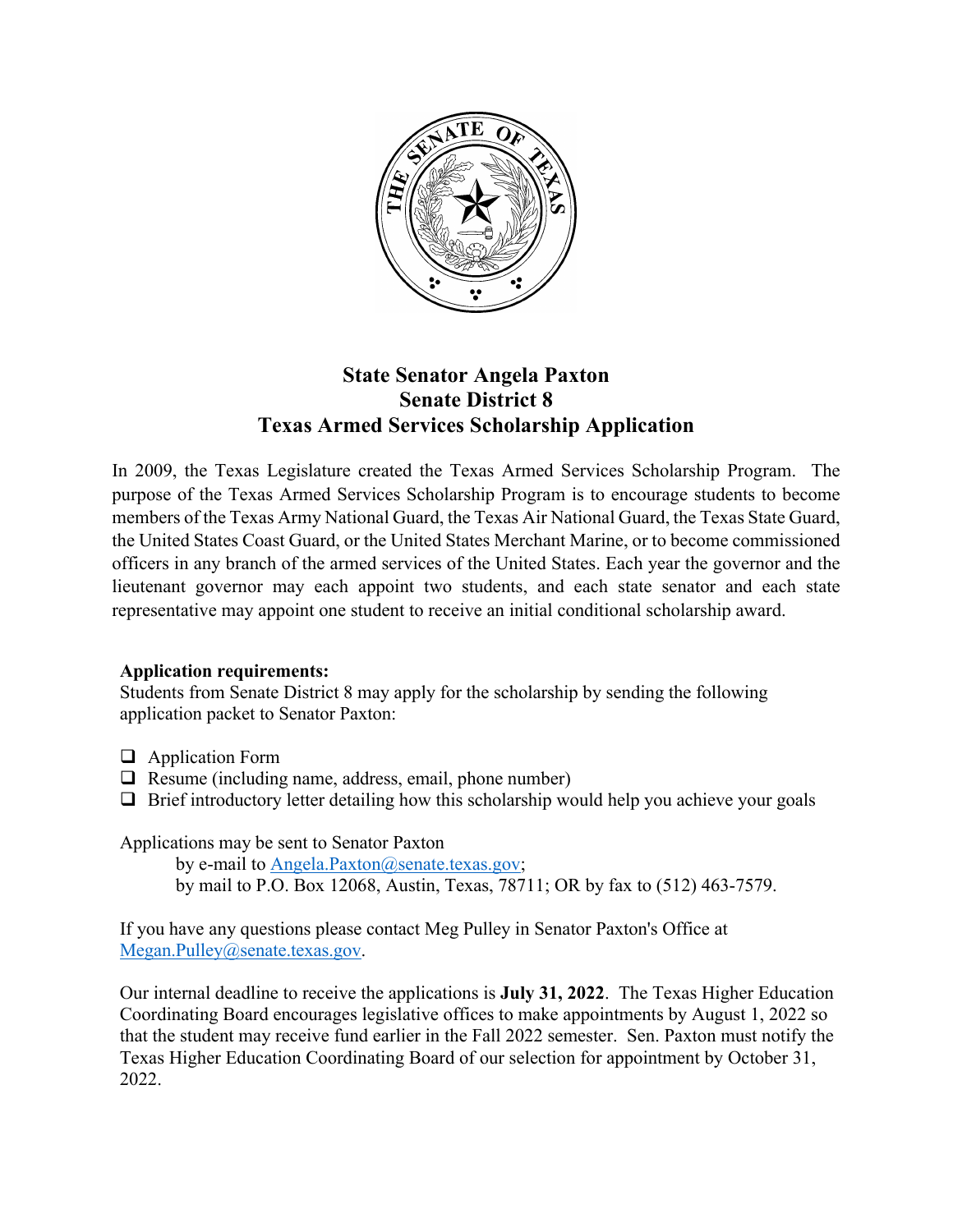## **Eligibility:**

To be considered for a scholarship a student must meet two of the four academic criteria:

- 1) Be on track to graduate or have graduated high school with the Distinguished Achievement Program (DAP), the distinguished level of achievement under the Foundation High School program, or the International Baccalaureate (IB) Program;
- 2) Have a current high school GPA of 3.0 or higher on a 4.0 scale;
- 3) Achieve a college readiness score of 1070 on the SAT or 23 on the ACT; and
- 4) Be currently ranked at the top one-third of the student's high school graduating class.

To be chosen to receive the scholarship in fall 2022 the student must:

- 1) Be registered with Selective Service or be exempt;
- 2) Be enrolled and in good standing in a Reserve Officers' Training Corps (ROTC) program or another undergraduate commissioning program;
- 3) Maintain satisfactory academic progress (SAP) as indicated by the financial aid office at the recipient's institution of higher education;
- 4) Complete school-initiated TASSP application by November 30, 2022
- 5) Be enrolled in a Texas public or private accredited college or university in the fall 2022/spring 2023 academic year; and
- 6) Enter into an agreement with the Texas Higher Education Coordinating Board (THECB).
- 7) Repay the scholarship if requirements are not met

If a student fails to meet the requirements to initially receive a scholarship or fails to complete the application process by November 30, 2022, the student forfeits the scholarship. The THECB will notify the legislative office of their nominee's change in eligibility so that the legislator can submit an alternate student.

To receive a scholarship, the student must enter into an agreement with the THECB. The agreement must require the student to:

- 1) Complete four years of ROTC training;
- 2) Graduate no later than six years after the date the student first enrolls in an institution of higher education;
- 3) After graduation, enter into and provide the THECB with verification of one of the following:
	- a four-year commitment to be a member of the Texas Army National Guard, Texas Air National Guard, Texas State Guard, U.S. Coast Guard, U.S. Merchant Marine; or
	- enter into a contract to serve as a commissioned officer in any branch of the armed services of the United States;
- 4) Meet the physical examination requirements and all other prescreening requirements of the Texas Army National Guard, Texas Air National Guard, Texas State Guard, U.S. Coast Guard, U.S. Merchant Marine or the branch of the armed services with which the student enters into a contract; and
- 5) Agree to repay the scholarship if the student:
	- fails to maintain satisfactory academic progress;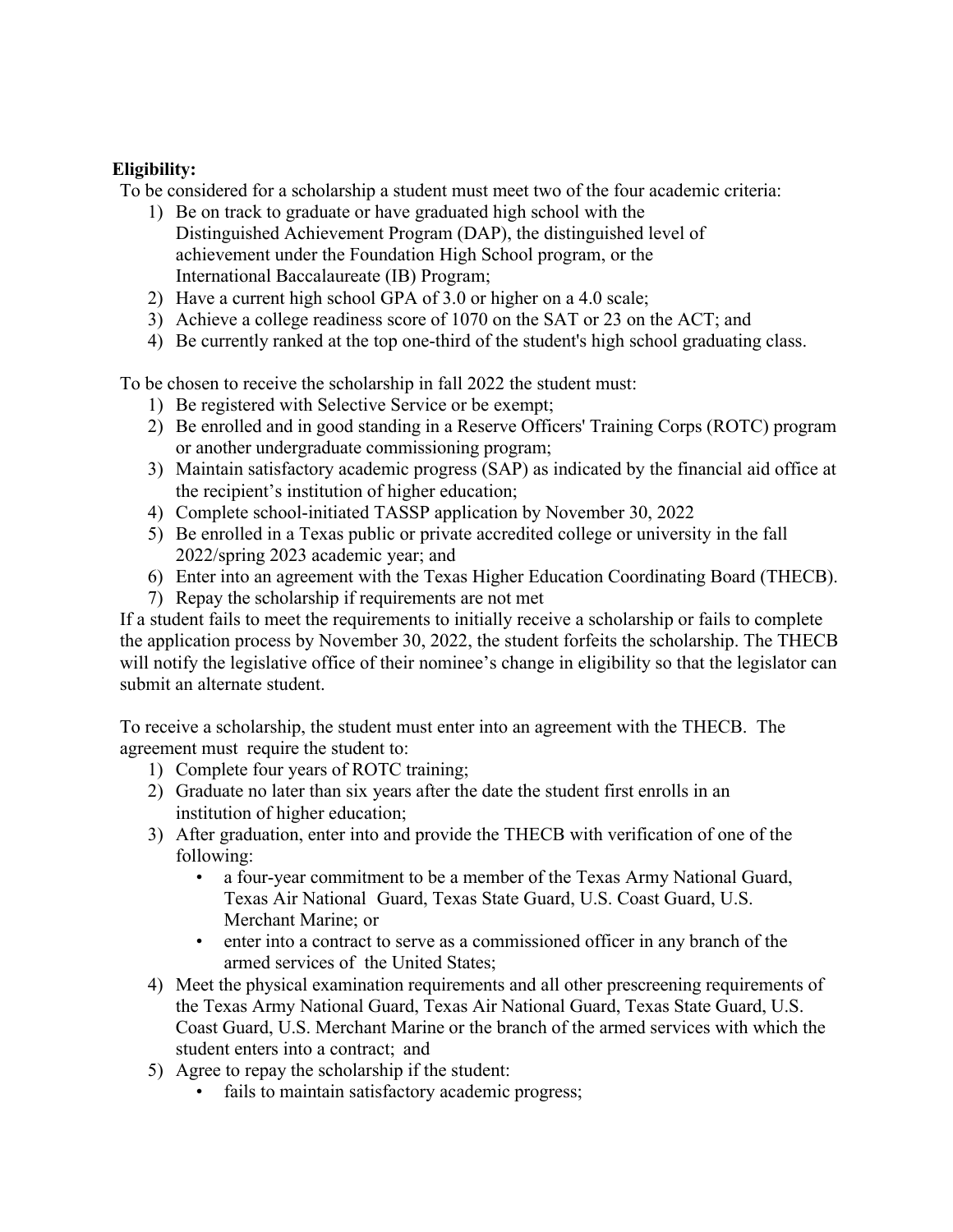- withdraws from the scholarship program;
- fails to fulfill a commitment or contract as described above;
- does not submit documentation of the contract or commitment to the THECB

For more information, please visit:

<http://www.hhloans.com/index.cfm?ObjectID=8FB593C7-EE1E-7872-00A8808886543AEE>